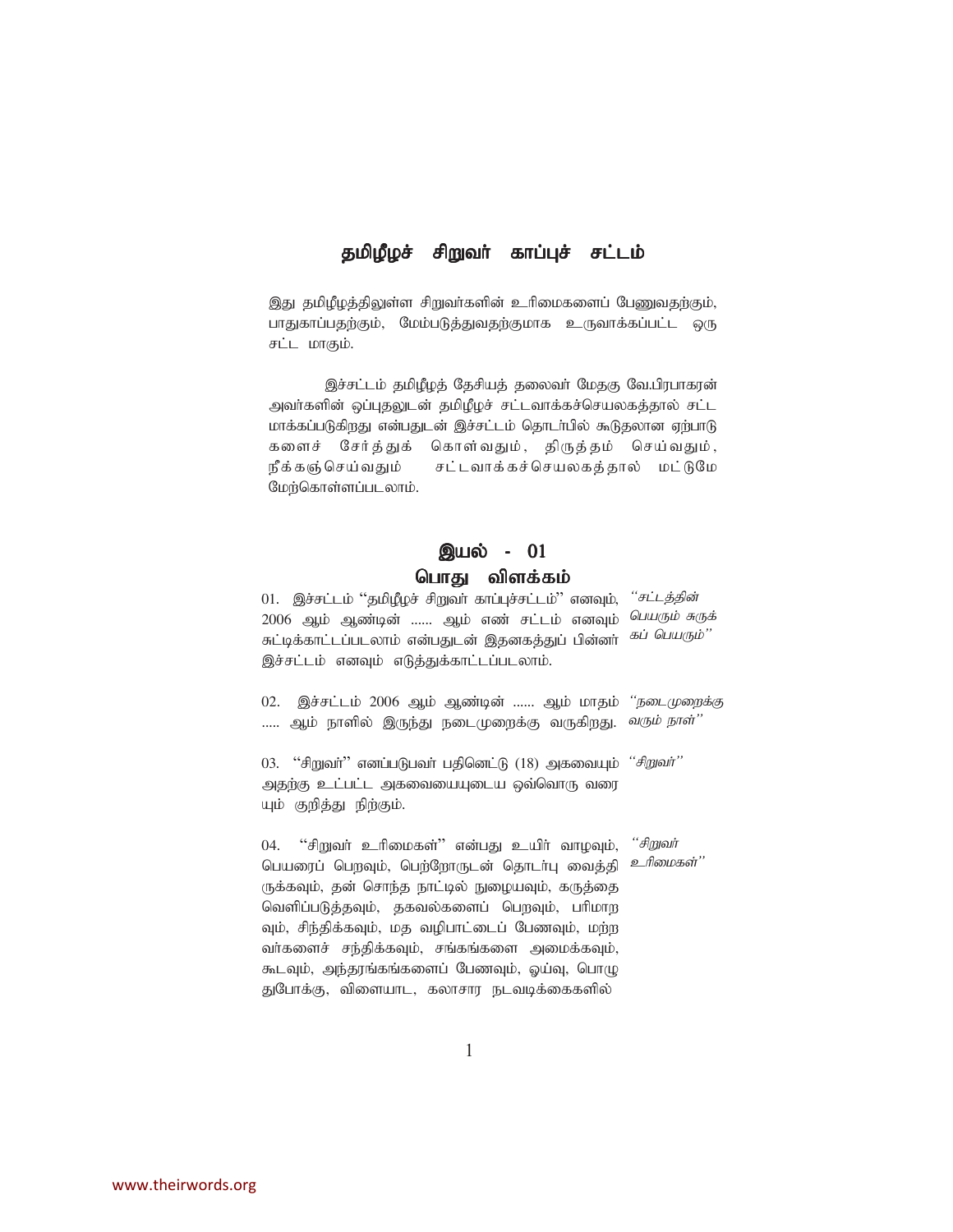்ஈடுபட, கல்வி கற்க, பாலியல் ரீதியான சுரண்டல்களிலி ருந்து பாதுகாப்பைப் பெற்றுக்கொள்ளவும் சமூக நடவ டிக்கைகளில் பங்குகொள்ளும் உரிமைகளை உள்ள டக்கி நிற்கும்.

 $05.$  "சமூக நடவடிக்கைகளில் பங்குகொள்ளுகல்" என்பது சுயமாகச் சிந்தித்தல் தம் கருத்துக்களை வலு வாக வெளிப்படுத்தித் தம் அக்கறைக்குரிய விடயங்க ளில் பெரியவர்களையும் ஈடுபடச் செய்தல் ஏனைய மக்களுடன் ஆக்கபூர்வமான முறையில் கூறப்பழகுதல், தம்வாழ்வு, தம் சமூகத்திலும், சமுதாயத்திலும் உள்ள மக்களின் வாழ்வு ஆகியன தொடர்பான தீர்மானங்களில் தீவிர ஈடுபாடு கொள்ளுதல். சிறுவர்களின் தீவிர ஈடுபாடு கொள்ளுகல் போன்றவையே ஆகும். *"சமூக நடவ* டிக்கைகளில் பங்கு கொள் ளல்''

06. "பாதுகாவலா்" எனப்படுபவா் இயற்கையாகப் பெற் *"பாதுகாவலா்"* நோரைச் சுட்டி நிற்கும். ஆனால் பெற்றோரால் கைவிடப் பட்ட பின்னரோ இறப்பின் பின்னரோ சித்த சுவாதீனமற்ற நிலையில் இருந்தாலோ சிறுவரின் நலன் கருதி வழங்கு ரிமை பெற்ற பாதுகாவலராக நியமனம் பெறுபவரையும் சுட்டிநிற்கும். ஆனால் அதி உச்ச பாதுகாவலராகும் உரிமை நீதிமன் றுக்கே உண்டு.

07. தம் குடும்பத்தவா்களுடன் வாழ முடியாத சிறுவா்க *''பாதுகாப்பு''* ளுக்கு விசேட பாதுகாப்பு அவசியமானது. எனவே சிறுவ ரின் பண்பாட்டுப் பின்னணிக்கு உகந்த மாற்றுக் குடும்பப் பேணுகையை ஏற்பாடு செய்தல் அல்லது சிறவர்களுக் கான பேணுகை நிலையங்களில் தங்க வைத்<u>தலு</u>க்கான லுங்கை நீதிமன்றமே மேற்கொள்ளும்.

08. தமிழீழ விடுதலைப்புலிகளின் தரைப்படை, வான் படை, கடற்படை, காவல்துறை என்பவற்றைச் சுட்டி நிற்கும். *"*gil*"*

09. "கருத்துச் சுதந்திரம்" என்பது பிறரின் உரிமைகளை மீறாத வகையில் தகவல்களைப் பெறவும் மற்றவர்க '*'கருத்துச்* சுதந்திரம்''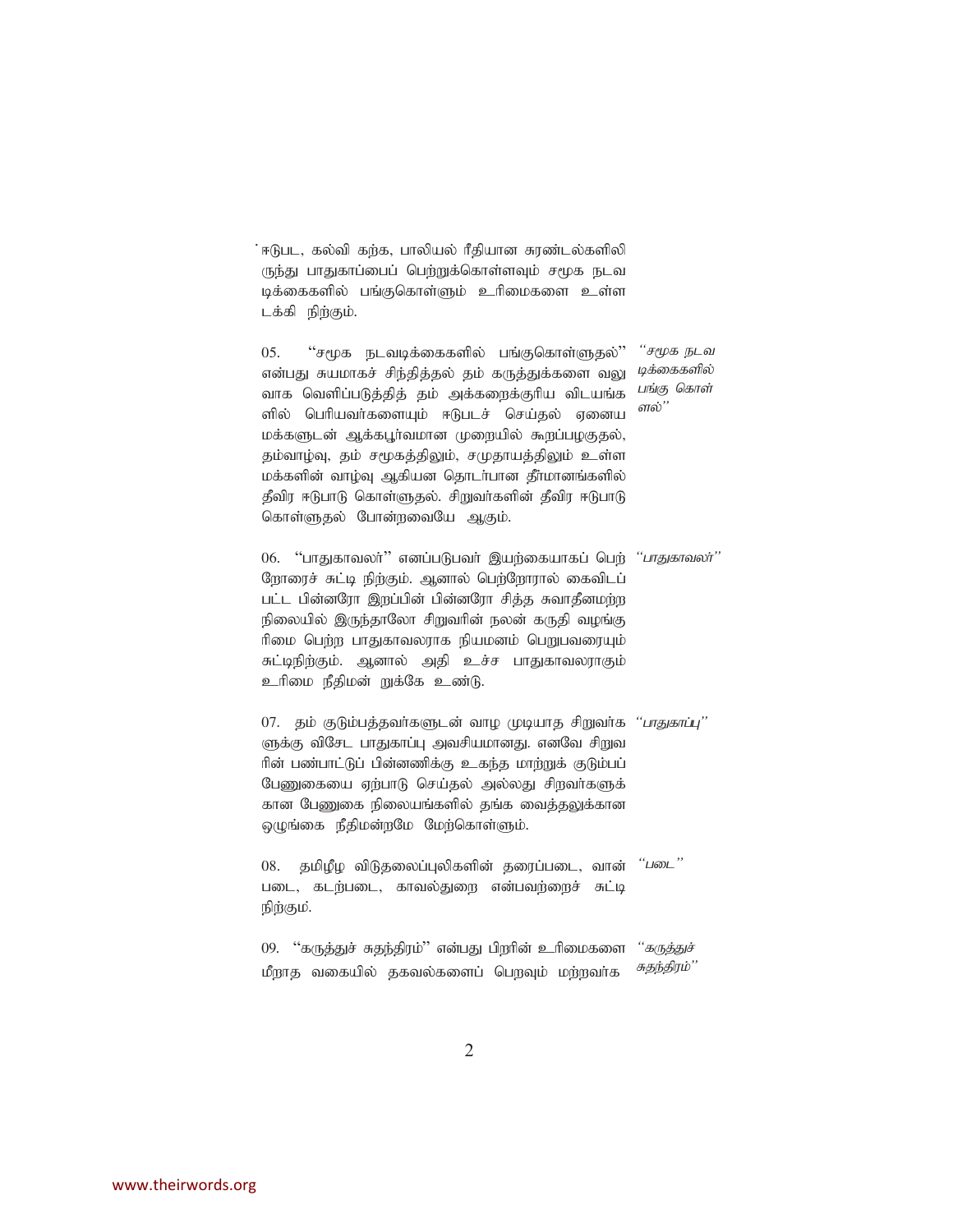ளுக்கு அவற்றைப் பரிமாறவும் தன் கருத்துக்களை வெளியிடவும் உள்ள உரிமையே ஆகும்.

 $10.$  "கூடும் சுதந்திரம்" என்பது பிறரின் உரிமைகளை மீறாத வகையில் சிறுவா்கள் மற்றவா்களைச் சந்திக்க, *<sup>சுதந்திரம்''*</sup> கூட அல்லது சங்கங்களை அமைக்கவும் உள்ள உரி மையாகும். <sup>"</sup> கூடும்

### **இயல் - 02** கல்வி சார் உரிமைகள்

தமிழீழத்திலுள்ள சிறுவர்கள் கல்வியைக் கற்பதற்கும் அதற்கு வழி செய்யவும் ஆளுமை திறன்கள், உடல் மற்றும் உளவாரியான ஆற்றல் களை மேம்படுத்தவும் இலவச கல்வி கிடைப்பதை உறுதி செய்து லுழங்குபடுத்துவதை இவ்வியல் விளக்குகி<u>றத</u>ு.

 $11.$  அனைத்துச் சிறுவா்களும் கல்வி கற்கும் உரிமை உடையவர்களே. எனவே ஆரம்பக் கல்வியைச் சிறுவர் கள் பெற்றுக்கொள்ளவும் இலவசக் கல்வியை வழங்கவும் வேண்டிய ஒழுங்குகளை தமிழீழக் கல்விக்கழகமே மேற் கொள்ளும். <sup>"</sup> இலவசக்  $\bm{\mathit{F}}$ ல்வி''

 $12.$  உள்ளத்தால் அல்லது உடலால் ஊனமுற்ற சிறு வர்கள் இயன்றளவு சுயமாகவும், சமுதாயத்தில் முழுமை யான செயலாக்கமுள்ள வாழ்க்கை வாழவும் அவர்களுக் .<br>' கான தொழில்சாா் கல்வி, பயிற்சி போன்றன கிடைக்கவும் ஒழுங்கு செய்தல் வேண்டும். '' *ஊனமுற்ற* சிறுவர்களுக் கான கல்வி"

 $13.$  வறுமைக்கோட்டின் கீழ் வாழும் சிறுவர்களுக்கு தேவையேற்படும் போது பள்ளி முதல்வர்களுடாக அல்லது வேறு வழிகளில் உதவி அளிப்பது சிறுவர் நலன் பேணும் நிலையங்களின் முதன்மையான கடமையாகும். ''வறுமைப்பட்ட சிறுவர்களுக்கு கல்விக்கான உதவி"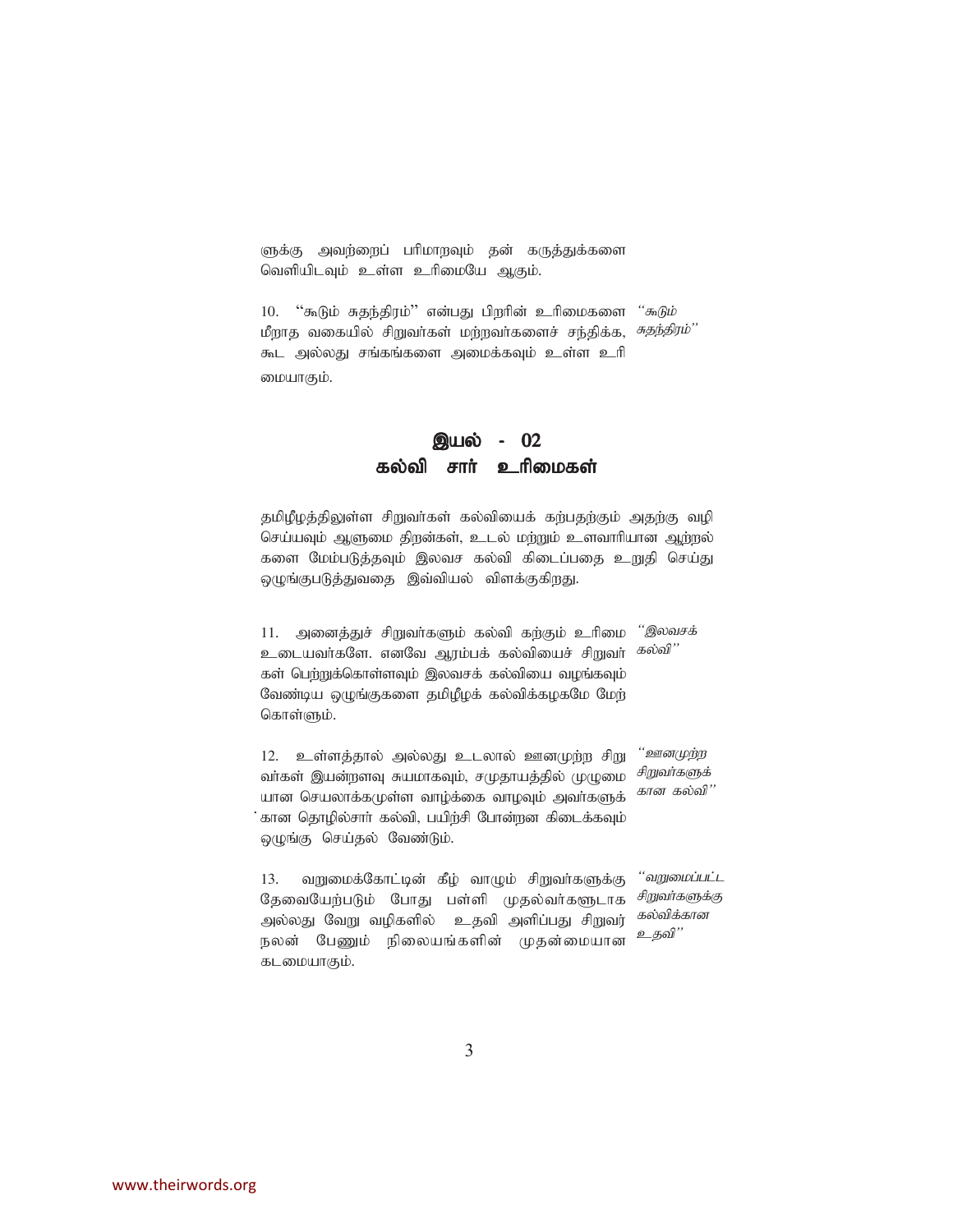| 14. சிறுவா்களின் கல்வி அறிவிற்கும் உளவலுவுக்கும்<br>உடல்வலுவுக்கும் ஏற்றாற் போன்று ஒவ்வொருவருக்கும்<br>பொருத்தமான கல்விசார், தொழில்சார் நெறிகளுக்கு<br>வழிவகை செய்து மேம்படுத்துதல் வேண்டும்.                                                                                                                                                        | ''சிறுவர்களுக்<br>கேற்றவாறு<br>தொழில்சார்<br>நெறிகளுக்கு<br>வழிவகை<br>செய்தல்''                            |
|------------------------------------------------------------------------------------------------------------------------------------------------------------------------------------------------------------------------------------------------------------------------------------------------------------------------------------------------------|------------------------------------------------------------------------------------------------------------|
| 15. பாடசாலைகளில் மாணவர்களின் வருகையை ஊக்<br>குவிக்கும் விதமாகவும் பாடசாலையை விட்டு விலகிச்<br>செல்லும் மாணவா்களின் எண்ணிக்கையைக் குறைக்கும்<br>விதமாகவும், பாடசாலையில் ஒழுக்காற்று நடவடிக்கை<br>மேம்படுத்துவதற்குமான நடவடிக்கை முறைக<br>களை<br>ளைக் கையாளுதல் வேண்டும்.                                                                              | ''மாணவர்க<br>ளின் வருகை<br>மைஊக்குவிக்<br>கவும் ஒழுக்கா<br>ற்று நடவடிக்<br>கைகள் மேற்<br>கொள்ளுத<br>லும்'' |
| 16. சிறுவர்கள் கட்டாயமாக ஆரம்பக் கல்வியைக்<br>கற்க ஒழுங்கு செய்வதுடன் பாடசாலை நேரங்களிலும்<br>மேற் கல்வி கற்கும் நேரங்களிலும் வீட்டில் வேலைகள்<br>கொடுப்பதைத் தவிர்த்தல், கல்வி கற்பதற்குப் பொருத்<br>தமான சூழலை ஏற்படுத்துதல், ஊக்குவித்தல், பெற்றோர்<br>தம்மிடையே சண்டையிடுதலைத் தவிர்த்தல் போன்ற<br>செயற்பாடுகளைச் செய்வது பெற்றோரின் கடமையாகும். | '''சிறுவர்களின்<br>கல்விக்கு<br>பெற்றோரின்<br>கடமை''                                                       |

17. எல்லோருக்கும் அவர்களின் ஆற்றலின் அடிப்படையி லும், சுயவிருப்பின் பேரிலும் பொருத்தமான வழிமுறையில் உயர் கல்வி கிடைக்கச் செய்தல் வேண்டும். '*"சுயவிருப்பில்* <u>உ</u>யர் கல்வி"

## இயல் - 03 பாதுகாப்பு சாா் உரிமைகள்

சிறுவா்களை சகல வகையான இம்சைகள், புறக்கணிப்புக்கள், பாலியல் சுரண்டல்கள் போன்றவற்றிலிருந்து பாதுகாக்கும் முகமாக இவ்வியல் உருவாக்கப்படுகிறது.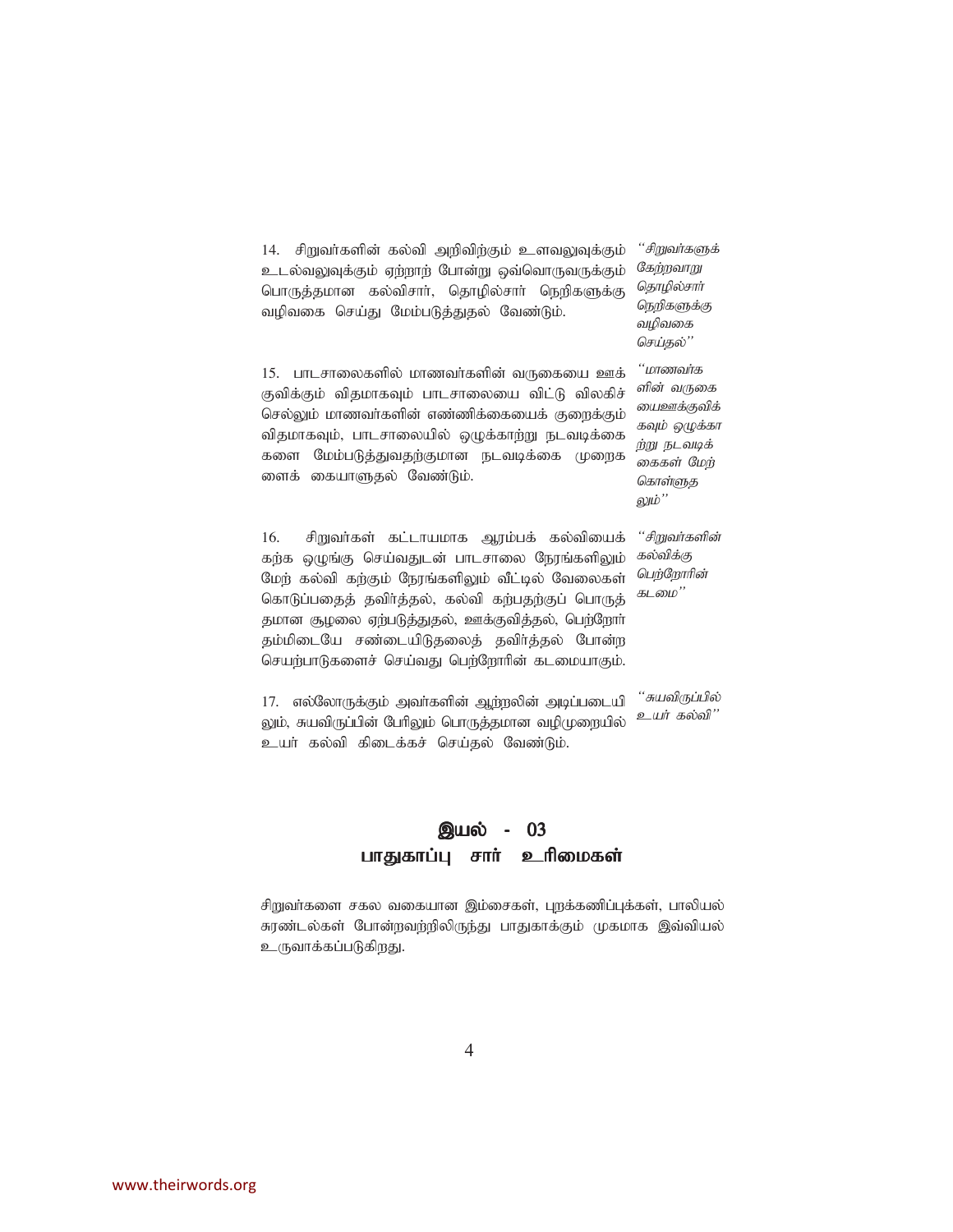18. சிறுவர்களைப் பெற்றோர்களோ, பாதுகாவலர்களோ துன்புறுத்த உரிமையற்றவர்கள் அவ்வாறு சிறுவர்கள் துன்புறுத்தப்படின் அச்செயல் குற்றமாகக் கருதப்பட்டு வுட்புக்குள்ளாக்கப்படுவர். '*'* சிறுவர் துன்புறுத்தல் குற்றமாகும்''

19. சிறுவர் துன்புறுத்தல் குற்றத்தை இழைக்கும் எவ ரும் ........... ஆண்டுகளுக்கு மேற்பட்டதும் ......... ஆண் டுகளுக்கு உட்பட்டதுமான இருவகையிலொரு வகைச் சிறையொறுப்பினால் ஹுக்கப்படுதல் வேண்டுமென்பதுடன் குற்றக்காசிறிப்பிற்கும் ஆளாதல் வேண்டும். ''*துன்புறுத்த* லுக்கான னுப்ப<sup>"</sup>

> '*'சிறுவரின்* பாலியல் சுரண்டல்''

தகாத உபயோகத்திற்கு அல்லது பாலியல் நடவடிக்கையில் அல்லது ஏதாவது ஆபாசமான அல்லது கண்ணியமற்ற வெளிக்காட்டலில் பங்கு பற்றும் நோக்கங்களுக்கு ஏதாவது இடங்களில் வைத்திருக்கம் அல்லது அனுபவிக்கும் எச்செயலும் பாலியல்ச் சுரண்டல் ஆகும்.

 $20.$  (1) எவராவது யாரேனும் சிறுவரை பாலியல் ரீதியான

 $(2)$  பாலியல் புணர்ச்சி நோக்கங்களுக்காக அல்லது எந்த வடிவத்திலும் பாலியல் தகாத உபயோகத்திற்காக குழந்தையை பயன்படுத்துதலும் பாலியல் சுரண்டலாகும்.

 $(3)$  அச்சுப் பிரதிகள் அல்லது வேறு ஊடகங்கள் அல்லது வாய்மொழி ரீதியான விளம்பரப்படுத்தல்கள் மூலமாக அல்லது வேறு அதே போன்ற விதங்கள் மூலமாக பாலியல் புணர்ச்சிக்காக அல்லது எந்தவித பாலியல் தகாத உபயோகத்திற்காகவும் ஒரு சிறுவரின் வாடிக்கையாளராக இருக்க ஒருவரைத் தூண்டினால்,

(4) ஒரு சிறுவர் மீது அவருக்குள்ள செல்வாக்கின் அல்லது அதனூடான உறவுமுறையின் சாதக நிலையைக் கையில் எடுத்து அத்தகைய சிறுவரைப் பாலியல்ப் புணர்ச்சிக்காக அல்லது பாலியல் தகாத உபயோகத்திற்காக பயன்பட உதவினால்,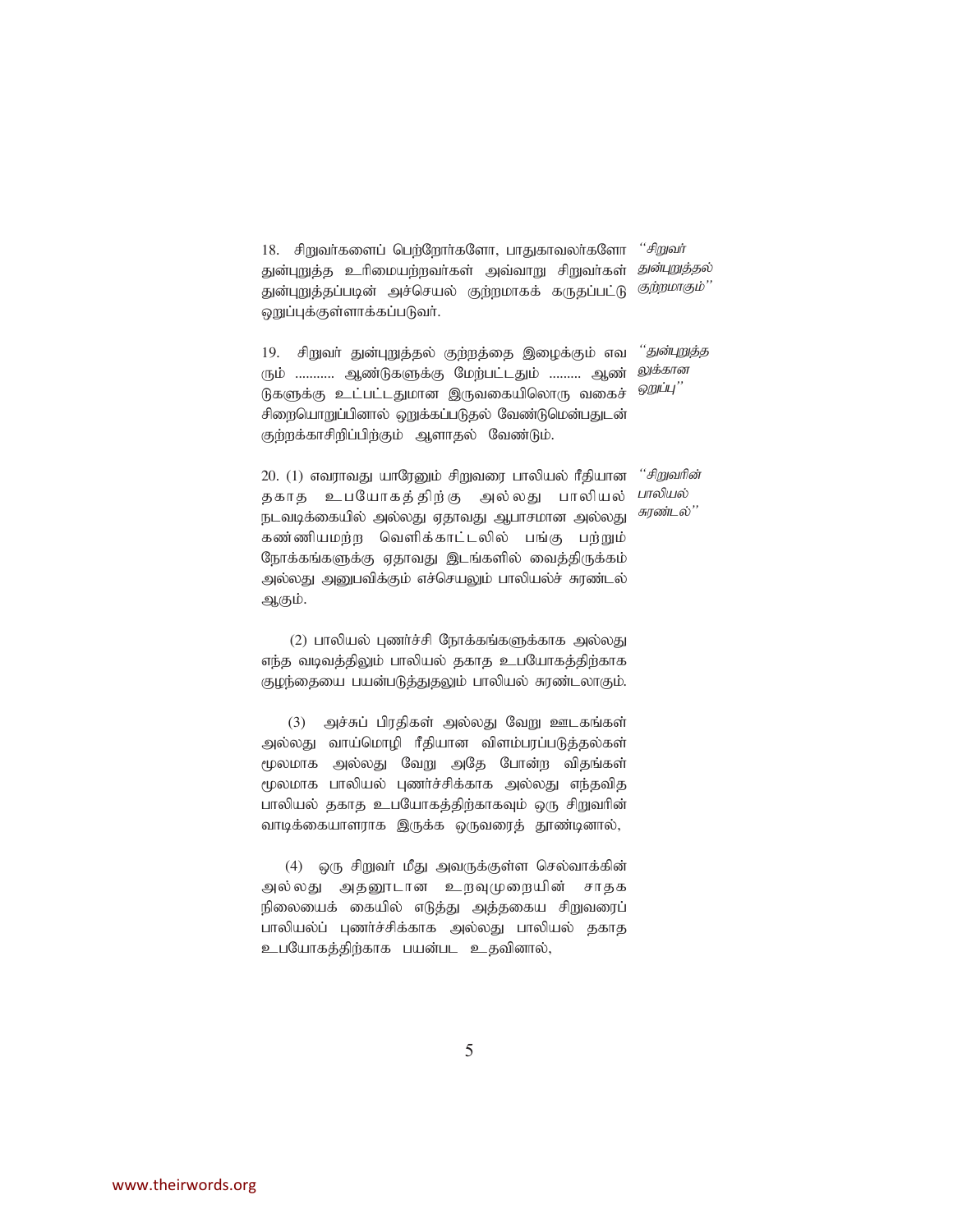(5) பாலியல்த் தேவைக்காக சிறுவரை அச்சுறுத்தி னால் அல்லது வன்முறையைப் பயன்படுத்தினால்,

(6) அவர் சிறுவர் பாலியல் சுரண்டல் குற்றத்தை இழைத்தவராகக் கருதப்படுவர்.

21. சிறுவா் பாலியல் சுரண்டல் குற்றத்தை இழைத்த *''சிறுவா் பாலி* எவருக்கும் 05 ஆண்டுகளுக்கு குறையாததும் 20 ஆண் *யல் சுரண்டலு* டுகளுக்கு மேற்படாததுமான காலத்திற்கான இருவகை *<sup>க்கான ஒறு*</sup> ு<br>யிலொரு வகைச் சிறையொறுப்பினால் ஒறுக்கப்படுவது *<sup>ப்பு''*</sup> டன் குற்றக் காசிறுப்பிற்கும் ஆளாதல் வேண்டும்.

## இயல்  $-04$

### படையில் சேர்த்தல்

| 22. 16 வயதிற்குட்டபட்ட சிறுவர்களை <i>"படையில்</i>            |             |
|--------------------------------------------------------------|-------------|
| நேரடியாகவோ மறைமுகமாகவோ படையில்                               | சேர்த்தல் " |
| இணைத் துக் கொள் ளுதல்<br>அல் லது                             |             |
| போர்நடவடிக்கையில் ஈடுபடுத்துதல் முற்றாக                      |             |
| தவிர்க்கப்படுதல் வேண்டும்.                                   |             |
| 23. அ. 16 - 17 வயதிற்குட்பட்ட சிறார்களை <i>"16 - 17</i>      |             |
| நேரடியாக போர்நடவடிக்கையில் ஈடுபடுத்தப்படுதல் <i>வயதிற்கு</i> |             |
| கூடாது.                                                      | ட்பட்டோர்"  |
| பிரிவு 1ல் சொல்லப்பட்ட விடயம்<br>ஆ.                          |             |
| மீறப்படுகின்ற போது குறித்த நபரின் பெற்றோர்                   |             |
|                                                              |             |

அல்லது பாதுகாவலர் தகுந்த ஆவணங்களுடன் ஏற்புடைய மாவட்ட முறைமன்றில் மனு ஒன்றைச் செய்மவதமுனூடாக நீதிமன்றின் கவனத்திற்கு கொண்டு வரப்பட முடியும்.

24. அ. பிரிவு 23ஆற்கு அமைய மனு கிடைத்ததன் *"முறைமன்றின்* மேல் முறைமன்றானது ஆவணங்களைப் பரீசீலித்து <sub>நடவடிக்கை</sub>" மேற்கொண்டு நடவடிக்கை எடுக்க போதிய ஏதுக்கள் இருப்பின் தொடர்புடைய பகுதியினரிடமிருந்து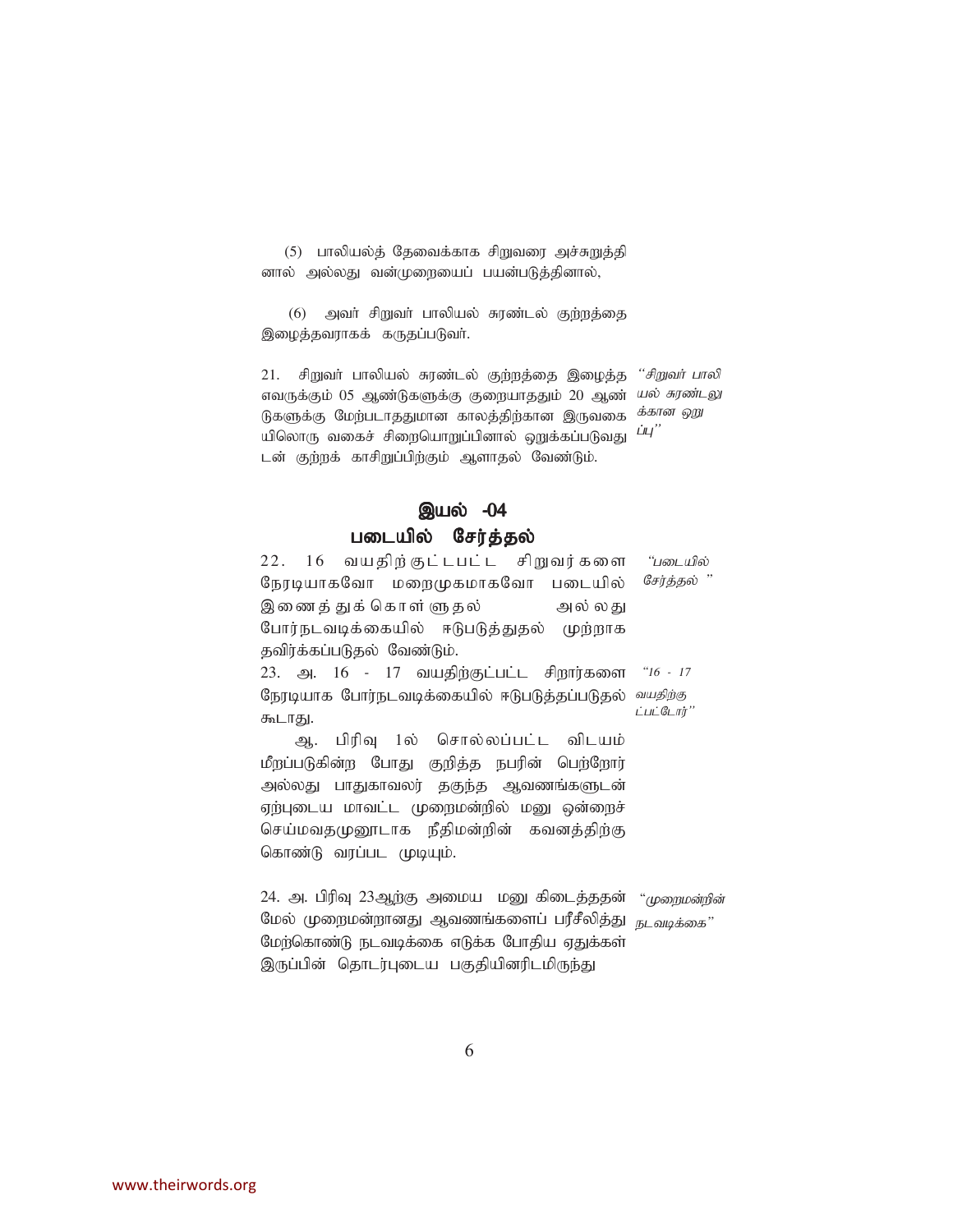விபரத்தைத் திரட்டி உரிய நபரை மன்றில் முற்படுத்துமாறு பணித்தலும் வேண்டும்.

இ . இத்தகைய விசாரணையானது சுருக்க முறையானதாக அமையலாம். அதனுடன் இச் சட்டத்திற்கு அமைய அவர் படையில் இணைத்துக்கொள்ளப்பட முடியாதவராக எண்பிக்கப்படும் பொழுது நீதிமன்றானது குறித்த நபரை பெற்றோரிடம் அல்லது பாதுகாவலரிடம் ஒப்படைக்கும் கட்டளையைப் பிறப்பித்தல் வேண்டும்.

#### இயல் - 05 சிறுவர்சார் விசாரணை

25. முறைமன்றுகளானது சிறுவர்கள் மீதுமேலான அக்கறையைச் செலுத்தி இலகுவான நீதிசார் நடவடிக்கைகள் ்பின்பற்றப்படுவதை உறுதிப்படுத்திக கொள்ளல் வேண்டும்.  $"$ சிறுவர் மீது மேலான அக்களை செலுத்துதல்

26. சிறுவர்கள் தொடர்பான குற்றவியல் குடியியல் பிணக்குகள் முறைமன்றின் கவனத்திற்கு கொண்டு வரப்பட்டதும் அது சார் விசாரணைகளில் அல்லது விளக்கங்களில் தொடர்புடைய சிறுவரை கூண்டில் ஏற்றி விசாரித்தலை தவிர்த்தல் வேண்டும்.

"சிறுவர்களை கூண்டில் ஏற்றலாகாது

27. (i). சிறுவர்கள் தொடர்பான வழக்கு நடவடிக்கைகள் எவையும் பொதுமக்களால் பார்வையிடப்படுதலோ பத்திரிகையாளர்கள் *த<sup>விர்க்கப்படல்*</sup> விபரங்களைக் கிரட்டுகலோ பார்வையிடுகலோ முற்றாகத் தடைசெய்யப்பட்டுள்ளது. "பத்திரிகையாளர். பார்வையாளர்

 $(i)$ . எனினும் அவ்வாறு செய்தல் தொடர்புடைய சிறுவனின் நலனில் நன்மை பயக்கும் என முறைமன்றம் நம்பக்காரணம் இருப்பின் அக்ககைய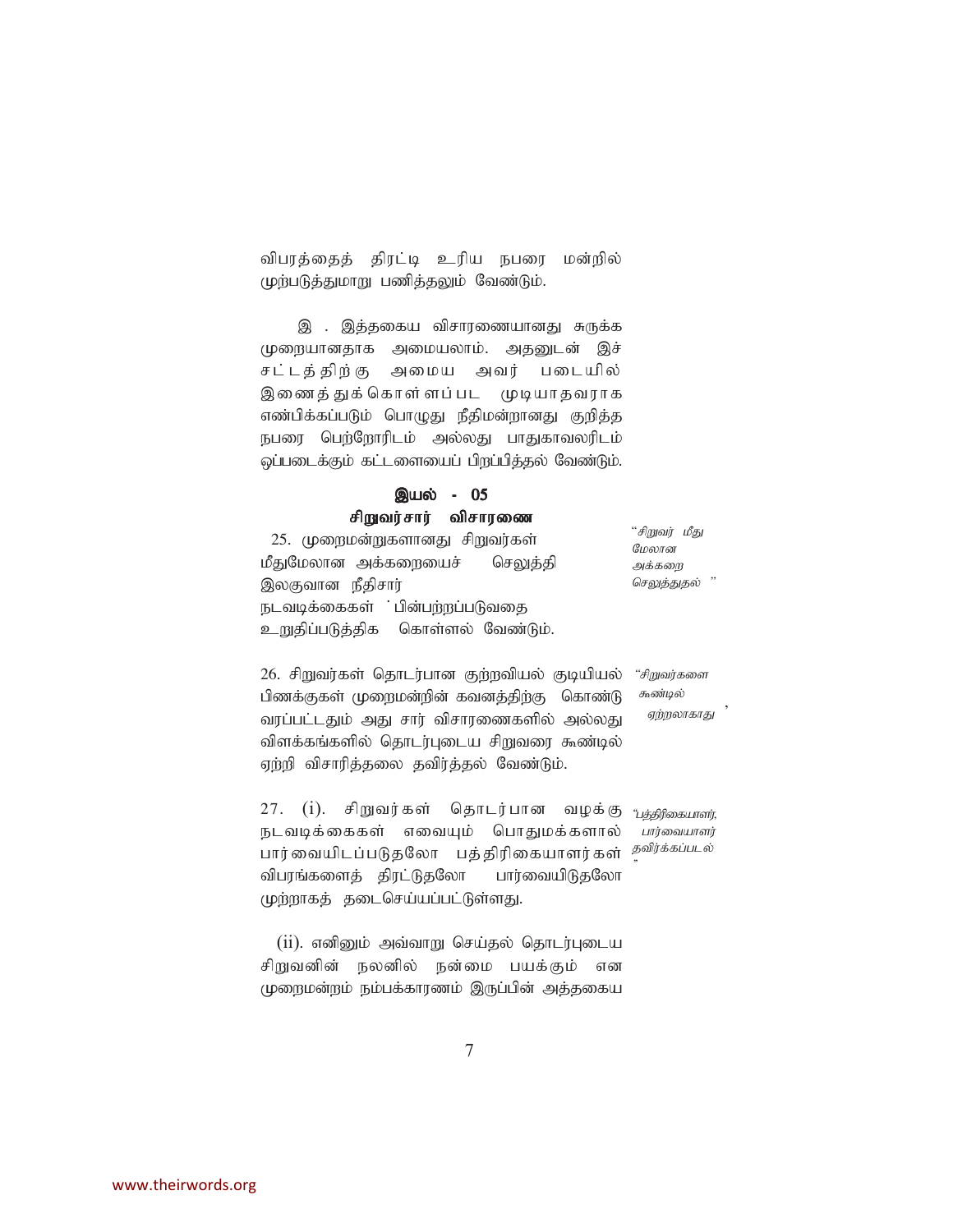நடவடிக்கைக்கு ஒப்புதல் வழங்கலாம்.

விலக்கு:- தொடர்புடைய சிறுவனின் பெற்றோர் அல்லது பாதுகாவலர் வழக்கு நடவடிக்கைகளை பார்வையிடுதல் இதனால் தடைசெய்யப்படவில்லை.

28. முறைமன்றின் விசாரணையானது முறையாளரின் *"திறந்தமன்றிலோ* தனித்துவமான அறையிலோ, வழக்கில் அக்கறை *நீ தியாளரின்* .<br>இல்லாதவர்கள் வெளியகற்றப்பட்ட பின் திறந்த <sub>அளையிலோ</sub> மன்றிலோ நடவடிக்கைகள் மேற்கொள்ளுதல் *விசாரணை* முறைமன்றிற்கு சட்டபூர்வமானதாகும். அறையிலோ நடைபெறல் "

29. சிறுவர் தொடர்பான பிணக்குகளில் அந்நபருக்கு *"சட்ட உதவி*" சட்டஉதவி இல்லாவிட்டால் சட்டவாக்கச்செயலகம் ஊடாக அவருக்கான சட்டவாளர் ஒழுங்கு செய்யப்படல் வேண்டும்.

30. (i) இயலுமானவரை சிறுவர்களுக்கு *"சிறையிலுள்ள* சிறைத்தண்டனை வழங்காது வேறு பொருத்தமான *<sup>சிறுவர்* "</sup> தண்டனை வழங்குவது பற்றி முறைமன்றம் கவனத்தில் கொள்ளல் வேண்டும்.

 $(iii)$  எனினும் சிறைவழங்கப்படவேண்டிய அத்தகைய சூழ்நிலையில் ஏனைய குற்றவாளிகளிலிருந்து வேறுபடுத்தப்பட்ட பகுதியில் அவர்களது எதிர்கால நலன் பேணும் வகையில் சிறை ஒழுங்குபடுத்தப்படல் வேண்டும்.

31. முறைமன்றானது நன்நடத்தை அடிப்படையில் " *தண்டனை* குற்றங்களுக்கு மன்னிப்பு அளிப்பதற்கான <sup>குறைப்பு</sup> பரிந்துரைசெய்ய இருக்கின்ற அத்தகைய காலங்களில் சிறுவர் தொடர்பான அத்தகைய வழக்குகளை பரிந்துரைக்கு முதன்மைப்படுத்தலாம். பரிந்துரை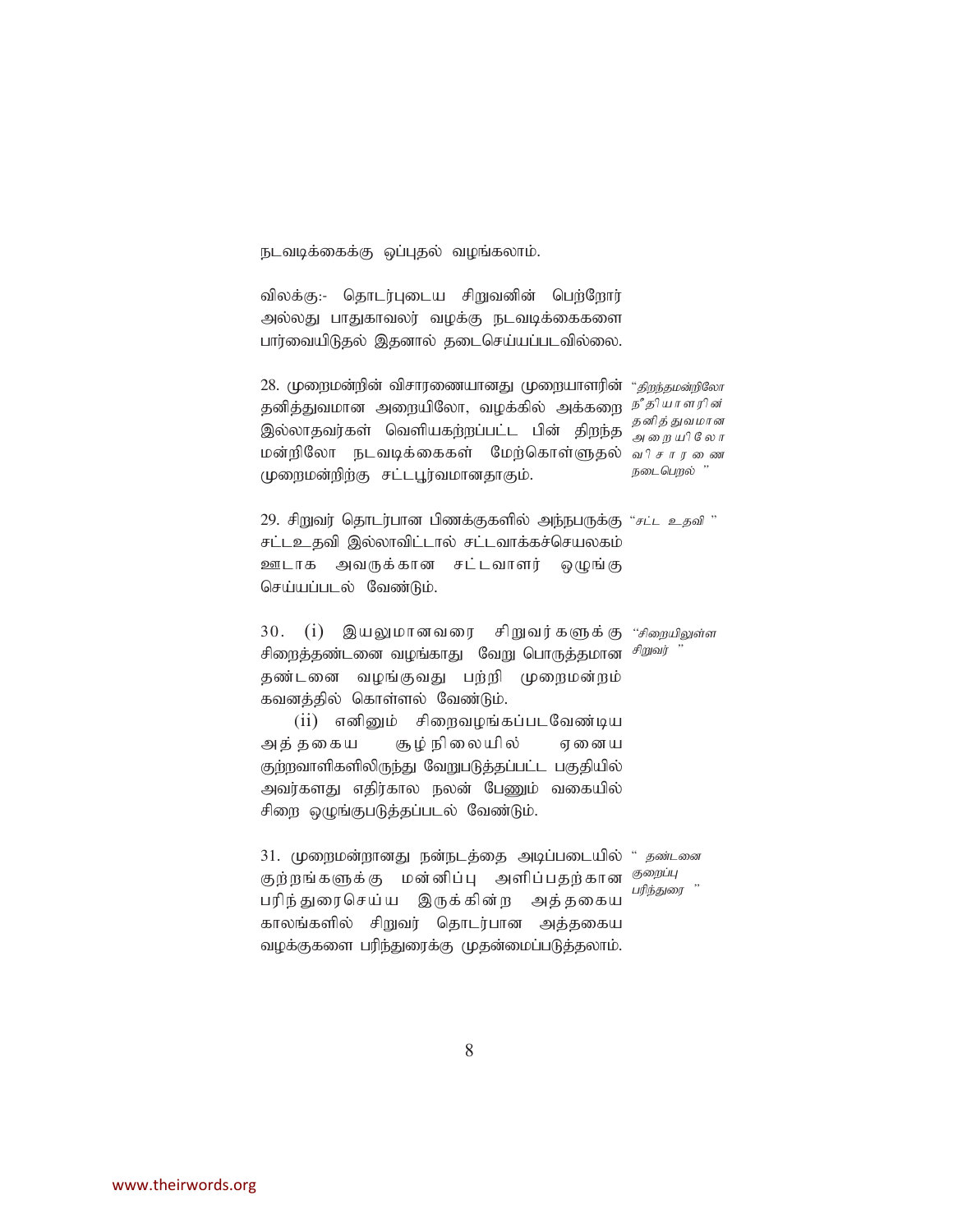32. ஏதேனும் வழக்கில் சிறாரால் செலுத்தப்படவேண்டிய குற்றப்பணம் இழப்பீட்டுப்பணம் அவரது பெற்றோரால் அல்லது பாதுகாவலரால் செலுத்தப்படுவதை தேவைப்படுத்தும் கட்டளை பிறப்பிக்கப்டுவது (ழறைமன்றுக்கு சட்டபூர்வமானதாகும்.  $"$  பெற்றோரால் அல்லது *கற்றப்பணம்* இழப்பீடு செலுத்தப்படலாம்

33. சிறுவர் தொடர்பான குற்றவழக்கெதுவும் தமிழீழ *"குற்றமாகாச்* ஒறுப்புச்சட்டத்தின் பிரிவு 57,58 ற்கு அமைய குற்றவழக்காக தொடுக்கப்படுதல் ஆகாது. செயல் "

34. 18 அகவைகுட்பட்ட நபரிற்கு சாவொறுப்போ, *அகவைக்குட்பட்ட* அயுள் சிறைஹுப்போ வழங்குகல் ஆகாகு.  $~^\circ$  18 நபரின்

ஒறுப்புத் தொடர்பானது

#### இயல் - 06

#### சிறுவர்களை வேலைக்கு அமர்த்தல்

35. (அ) 18 அகவைக்கு கீழ்ப்பட்டோரை வேலைக்கு ஈடுபடுத்தல் இச்சட்டமூலம் தடைசெய்யப்படுகின்றது. புறநடை - 16 வயதிற்கு மேற்பட்ட 18 வயதிற்கு <sub>தொடர்பானது</sub> " கீழ்பட்டோர் கல்விக்காகவோ அல்லது அடிப்படை தேவைகள் பூர்த்தி செய்யும் நோக்கத்துக்காக பகுதி நேர வேலையில் ஈடுபடுத்தப்படுவது பிழையானதாகாது

36. சிறுவர்களை தொழில் நிறுவனம் ஒன்றிலோ வீடுகளிலோ வேலைக்கு அமர்த்தப்பட்டிருப்பின் அதனை அருகிலுள்ள அதிகாரம் அளிக்கப்பட்ட*்<sub>டிருப்பிள்*</sub> அலுவலருக்கு அல்லது காவல் பணிமனைக்கு எவரேனும் நபர் தகவல் வழங்கலாம்.

"சிறுவர்களை வேலைக்கு அமர்த்துதல்

"சிறுவர்கள் வேலைக்கு அமர்த்தப்பட் அதனை வெளிப்படு த்துதல்